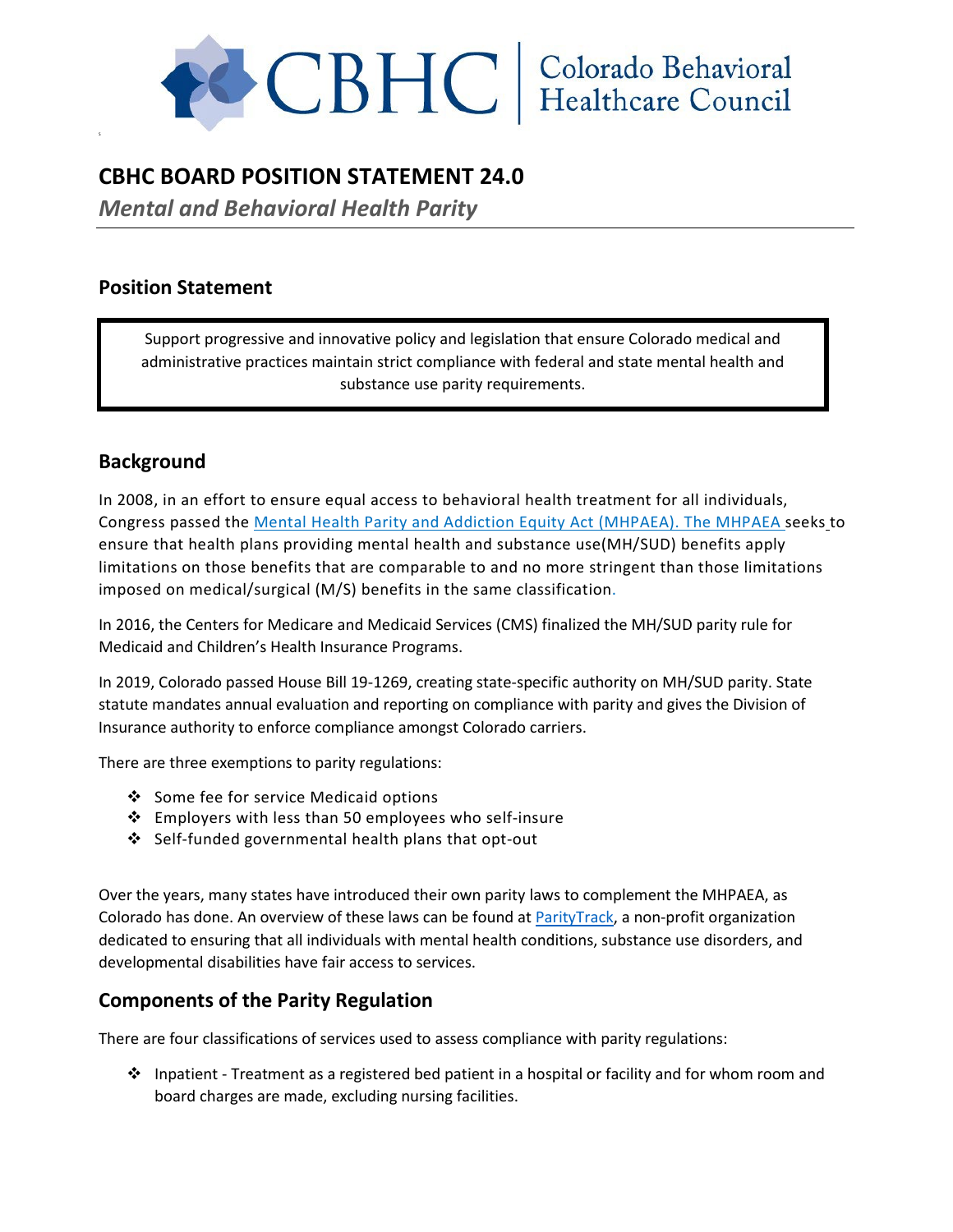- $\div$  Outpatient All covered services or supplies not included in inpatient, emergency care, or prescription drug categories.
- $\div$  Emergency All covered emergency services or items (including medications) provided in an emergency department (ED) setting or to stabilize an emergency/crisis, other than in an inpatient setting.
- Prescription Medications that have been approved or regulated by the Food and Drug Administration that can, under federal and state law, be dispensed only pursuant to a Prescription Drug order from a licensed, certified, or otherwise legally authorized prescriber.

Assessment of compliance with parity rules is evaluated within each classification of benefits. This means, parity does not compare benefits between MH/SUD and M/S on a service-by-service basis. Rather, parity compares MH/SUD and M/S services in aggregate for all benefits falling within each classification of benefits.

The following elements of health care coverage are evaluated in each of the classifications identified above:

• Aggregate Lifetime (AL) and Annual Dollar Limits (ADLs) - dollar limitations on the total amount of specified benefits that may be paid under a benefit plan, and annual dollar limits are dollar limitations on the total amount of specified benefits that may be paid in a 12-month period.

• Financial Requirements (FRs) - include deductibles, copayments, coinsurance, or out-of-pocket maximums. These are situations where beneficiaries must make payment for services.

• Quantitative Treatment Limitations (QTLs)- limits on benefits based on the frequency of treatment, number of visits, days of coverage, days in a waiting period, or other similar limits on the scope or duration of treatment, which are expressed numerically. Quantitative treatment limitations are those that cannot be exceeded due to medical necessity or other factors; if a limitation may be exceeded through medical management processes, it is considered a nonquantitative treatment limitation (NQTL) rather than a QTL.

- Non-Quantitative Treatment Limitations (NQTLs) limits on the scope or duration of treatment that either cannot be expressed numerically or whose numeric value can be exceeded through medical management processes. These include:
	- o Medical management standards limiting or excluding benefits based on medical necessity or medical appropriateness, or based on whether the treatment is experimental or investigative; formulary design for prescription drugs;
	- o Standards for provider admission to participate in a network, including reimbursement rates;
	- o Methods for determining usual, customary, and reasonable charges;
	- $\circ$  Refusal to pay for higher-cost therapies until it can be shown that a lower-cost therapy is not effective (also known as fail-first policies or step therapy protocols);
	- o Exclusions based on failure to complete a course of treatment; and
	- $\circ$  Restrictions based on geographic location, facility type, provider specialty, and other criteria that limit the scope or duration of benefits or services provided.

# **Colorado Landscape**

In Colorado, the Department of Health Care Policy and Finance, under the oversight of CMS ensures compliance with parity regulations for the Medicaid and Child Health Plan Plus programs. The Division of Insurance oversees/enforces compliance with parity for commercial carriers. Given the complexity, parity laws are often violated or not fully executed as many consumers and providers do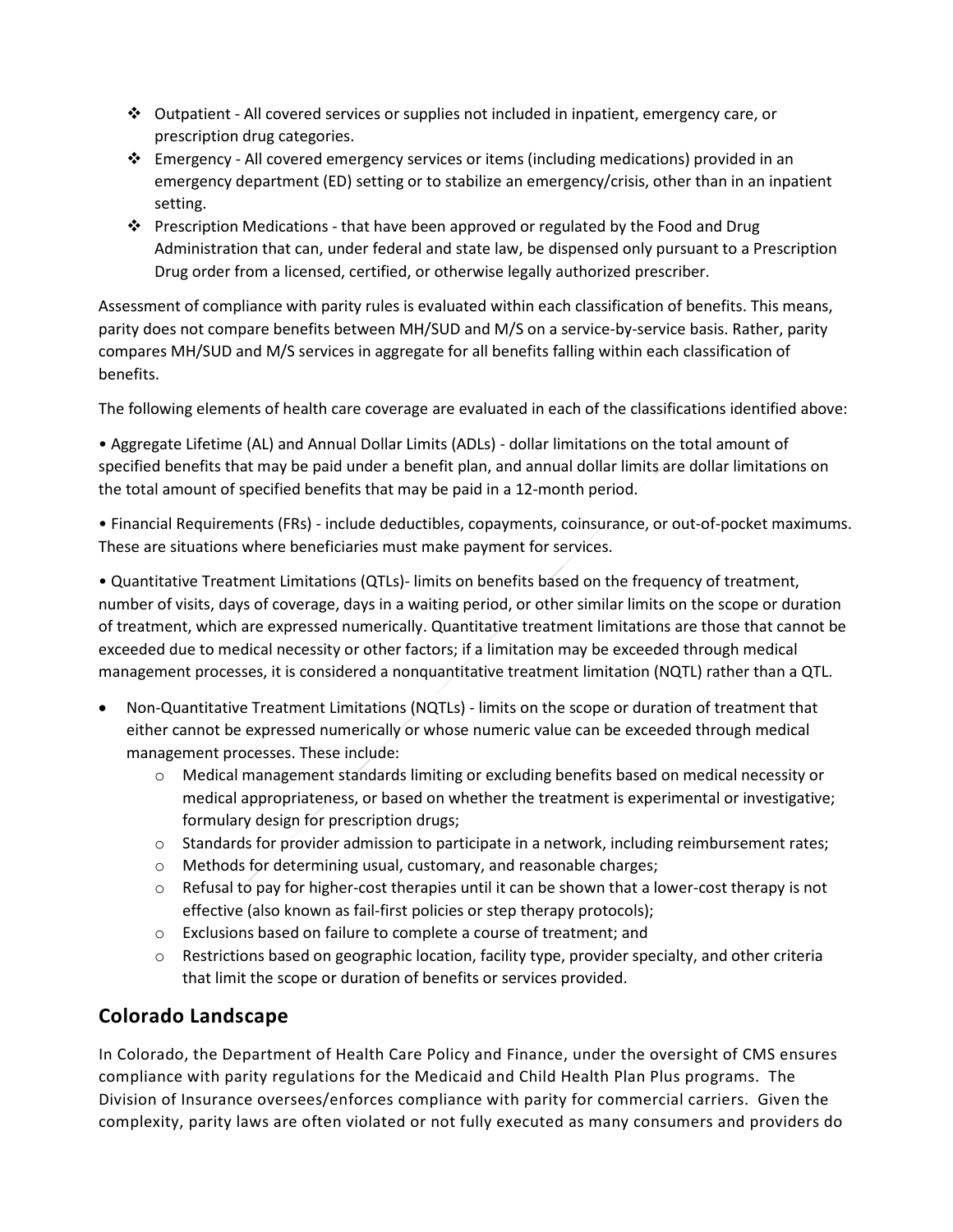not always clearly understand their rights. The 2019 Wit v. United Behavioral Health found that payors implemented stricter utilization guidelines for behavioral health after MHPAEA was enacted in order to keep benefit costs down. However, in 2022 the Ninth Circuit overturned the ruling on the grounds that United had exercised proper discretion when setting behavioral and mental health guidelines and commercial health plans are not required to be consistent with generally accepted standards of care. As the Wit decision has served has a guideline for numerous ERISA benefit cases, its reversal has major implications for the future of behavioral health parity litigation.

The Colorado Department of Insurance lists the following as common parity violations amongst commercial carriers:

- $\div$  Higher copay or coinsurance for behavioral health services.
- $\div$  Limits on the number of visits or days of inpatient, outpatient, or behavioral health treatment.
- Behavioral health services have separate deductibles from physical health services.
- $\triangle$  Access to higher cost treatments are denied unless a more affordable treatment is failed first.
- $\clubsuit$  Medications for behavioral health treatment are more expensive than medications for other conditions.
- $\div$  Denials for behavioral health treatment outside of a patient's state or region
- Requirements for prior authorization before starting and/or continuing treatment

## **Policy Priorities**

## **24.1 Access to a Full Continuum of Behavioral Health Care Services in Public and Commercial Plans throughout the State**

CBHC supports policies that ensure all Coloradoans have access to a full continuum of behavioral health services that is equal to the access for Medical/Surgical Services by ensuring:

- Public and Commercial Plans develop and offer a full continuum of behavioral health services, including substance use disorder services;
- $\triangle$  A full continuum of behavioral health services are available statewide;
- $\div$  Comprehensive substance use disorder services are part of the full continuum of care; and
- $\cdot \cdot$  Medical and administrative practices are no more rigorous or burdensome than those on the Medical/Surgical side.

### **24.2 Active and Progressive Enforcement of Parity Regulations**

CBHC supports policies that enable the progressive enforcement of parity regulations at the State and Federal level by ensuring:

- $\div$  Oversight entities are granted the necessary authority and have adequate resources to enforce parity regulations;
- $\clubsuit$  Appropriate transparency when violations are identified; and
- Ongoing community and stakeholder education/awareness of parity regulations and engagement in assessment processes.